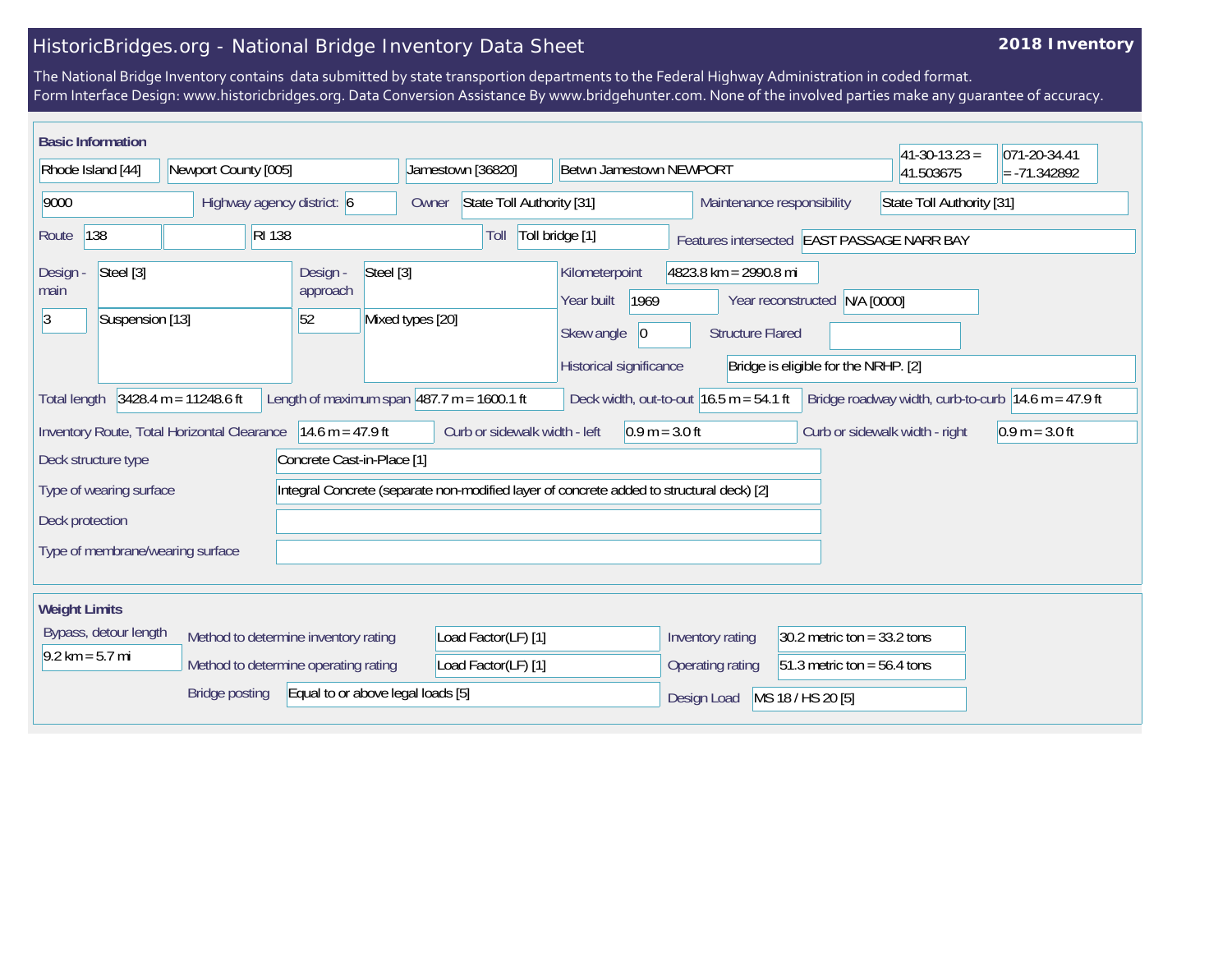| <b>Functional Details</b>                                                                                                           |                                                                                                                   |  |  |  |  |  |  |  |
|-------------------------------------------------------------------------------------------------------------------------------------|-------------------------------------------------------------------------------------------------------------------|--|--|--|--|--|--|--|
| Average daily truck traffi 2<br>Average Daily Traffic<br>20010                                                                      | Year 2015<br>2036<br>%<br>Future average daily traffic<br>24012<br>Year                                           |  |  |  |  |  |  |  |
| Road classification                                                                                                                 | Principal Arterial - Other Freeways or Exp   Lanes on structure 4<br>Approach roadway width<br>14.6 m = $47.9$ ft |  |  |  |  |  |  |  |
| Type of service on bridge Highway [1]                                                                                               | Bridge median Closed median with non-mountable barr<br>Direction of traffic 2 - way traffic [2]                   |  |  |  |  |  |  |  |
| Parallel structure designation<br>No parallel structure exists. [N]                                                                 |                                                                                                                   |  |  |  |  |  |  |  |
| Type of service under bridge<br>Highway-waterway [6]                                                                                | 2<br>Navigation control on waterway (bridge permit required). [1]<br>Lanes under structure<br>Navigation control  |  |  |  |  |  |  |  |
| $30.5 m = 100.1 ft$<br>Navigation vertical clearanc                                                                                 | Navigation horizontal clearance $ 30.5 \text{ m} = 100.1 \text{ ft} $                                             |  |  |  |  |  |  |  |
| Minimum vertical clearance over bridge roadway<br>Minimum navigation vertical clearance, vertical lift bridge<br>$4.95 m = 16.2 ft$ |                                                                                                                   |  |  |  |  |  |  |  |
| Minimum lateral underclearance reference feature Feature not a highway or railroad [N]                                              |                                                                                                                   |  |  |  |  |  |  |  |
| Minimum lateral underclearance on right $0 = N/A$                                                                                   | Minimum lateral underclearance on left $0 = N/A$                                                                  |  |  |  |  |  |  |  |
| Minimum Vertical Underclearance $ 7.32 \text{ m} = 24.0 \text{ ft} $                                                                | Minimum vertical underclearance reference feature Highway beneath structure [H]                                   |  |  |  |  |  |  |  |
| Appraisal ratings - underclearances N/A [N]                                                                                         |                                                                                                                   |  |  |  |  |  |  |  |
| <b>Repair and Replacement Plans</b>                                                                                                 |                                                                                                                   |  |  |  |  |  |  |  |
| Type of work to be performed                                                                                                        | Work to be done by contract [1]<br>Work done by                                                                   |  |  |  |  |  |  |  |
| Bridge rehabilitation because of general structure                                                                                  |                                                                                                                   |  |  |  |  |  |  |  |
| deterioration or inadequate strength. [35]                                                                                          | Bridge improvement cost<br>117721000<br>11772000<br>Roadway improvement cost                                      |  |  |  |  |  |  |  |
|                                                                                                                                     | $3428.4 m = 11248.6 ft$<br>Length of structure improvement<br>Total project cost<br>176582000                     |  |  |  |  |  |  |  |
|                                                                                                                                     | Year of improvement cost estimate                                                                                 |  |  |  |  |  |  |  |
|                                                                                                                                     | Border bridge - state<br>Border bridge - percent responsibility of other state                                    |  |  |  |  |  |  |  |
|                                                                                                                                     | Border bridge - structure number                                                                                  |  |  |  |  |  |  |  |